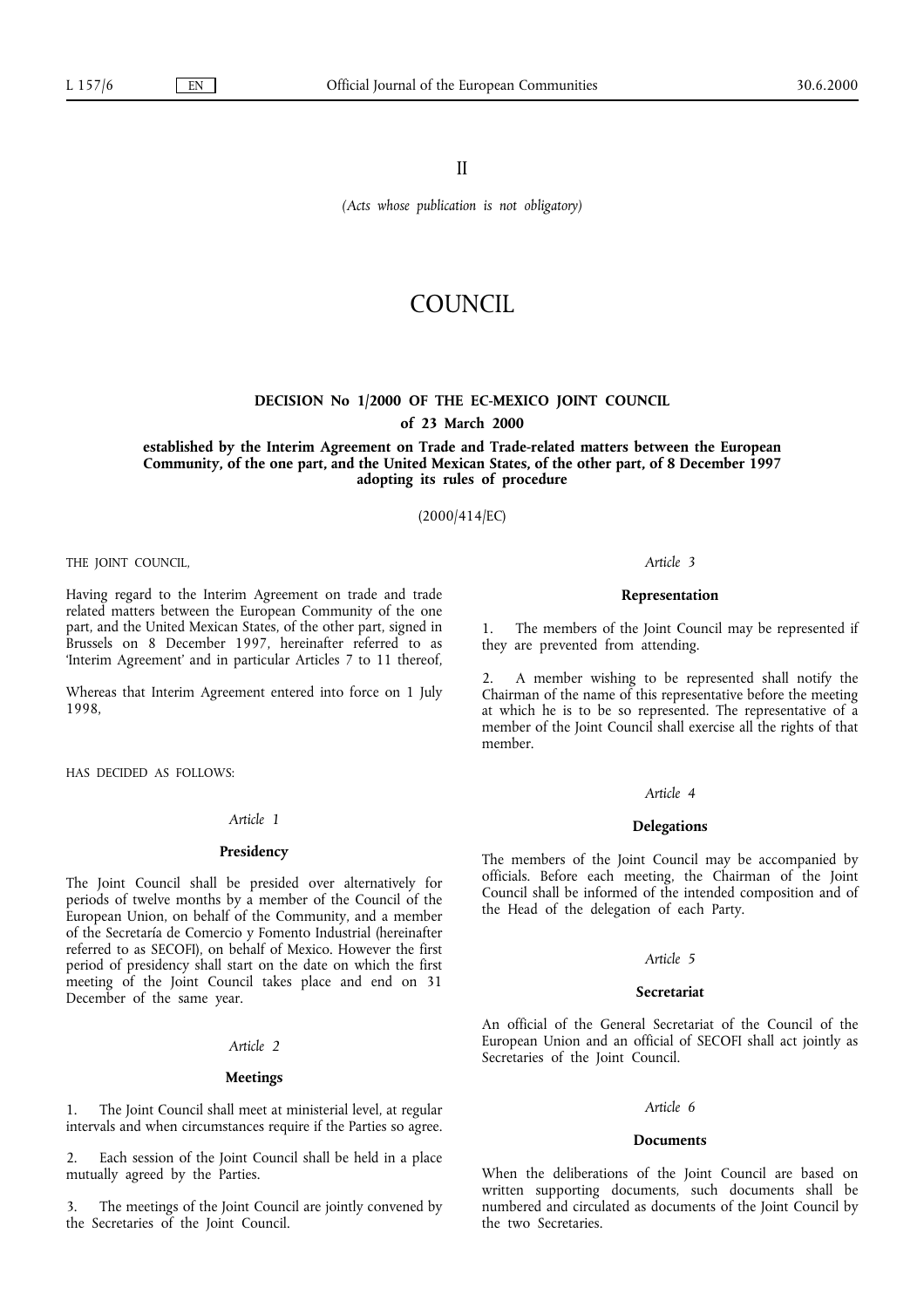## *Article 7*

## **Correspondence**

1. All correspondence addressed to the Joint Council or to the Chairman of the Council shall be forwarded to both Secretaries of the Joint Council.

2. The two Secretaries shall ensure that correspondence is forwarded to the Chairman of the Joint Council and, where appropriate, circulated as documents referred to in Article 6 to other members of the Joint Council. Correspondence circulated shall be sent to the Secretariat General of the Commission, the Permanent Representations of the Member States and SECOFI.

Correspondence from the Chairman of the Joint Council shall be sent to the recipients by the respective Secretary and, where appropriate, circulated as documents referred to in Article  $6$  to the other members of the Joint Council at the addressees indicated in paragraph 2.

## *Article 8*

### **Agenda for the meetings**

1. A provisional agenda for each meeting shall be drawn up by the Secretaries of the Joint Council on the basis of suggestions by the Parties. It shall be forwarded by the corresponding Secretary to the addressees referred to in Article 7 not later than fifteen days before the beginning of the meeting.

The provisional agenda shall include the items in respect of which a request for inclusion in the agenda has been received by either of the two Secretaries not later than 21 days before the beginning of the meeting, save that items shall not be written into the provisional agenda unless the supporting documentation has been forwarded to the Secretaries not later than the date of dispatch of the provisional agenda.

The agenda shall be adopted by the Joint Council at the beginning of each meeting. An item other than those appearing on the provisional agenda may be placed on the agenda if the two Parties so agree.

In agreement with the Parties, the time limits specified in paragraph 1 may be shortened in order to take account of the requirements of a particular case.

## *Article 9*

### **Minutes**

1. Draft minutes of each meeting shall be drawn up as soon as possible jointly by the two Secretaries.

2. The minutes shall, as a general rule, indicate in respect of each item on the agenda:

- (a) the documentation submitted to the Joint Council;
- (b) statements which a member of the Joint Council has requested to be entered;

(c) the decisions taken, the recommendations made, the statements agreed upon and the conclusions adopted on specific items.

3. The minutes shall also include a list of members of the Joint Council or their representatives who participated at the meeting.

4. The draft minutes shall be submitted to the Joint Council for approval at its next meeting. The draft minutes also can be agreed in writing by both Parties. When approved, two authentic copies of the minutes shall be signed by the two Secretaries and be filed by the Parties. A copy of the minutes shall be forwarded to each of the addressees referred to in Article 7.

## *Article 10*

## **Decisions and recommendations**

1. The Joint Council shall take decisions and make recommendations by mutual agreement between the Parties.

During the inter-session period, the Joint Council may adopt a decision or make recommendations by written procedure if both Parties so agree.

A written procedure consists of an exchange of notes between the two Secretaries, acting in agreement with the Parties.

2. The decisions and recommendations of the Joint Council within the meaning of Article 9 of the Interim Agreement shall be entitled 'decision' and 'recommendation' respectively, followed by a serial number, by the date of their adoption and by a description of their subject.

3. The decisions and recommendations of the Joint Council shall be authenticated by the two Secretaries and two authentic copies signed by Heads of delegation of the two Parties.

4. Decisions and recommendations shall be forwarded to each of the addressees referred to in Article 7 as documents of the Joint Council.

## *Article 11*

## **Publicity**

1. Unless otherwise decided, the meetings of the Joint Council shall not be public.

2. Each Party may decide on the publication of the decisions and the recommendations of the Joint Council in its respective official publication.

### *Article 12*

## **Languages**

1. The official languages of the Joint Council shall be the official languages of the Parties.

2. Unless otherwise decided, the Joint Council shall normally base its deliberations and take its decisions on documentation and proposals prepared in these languages.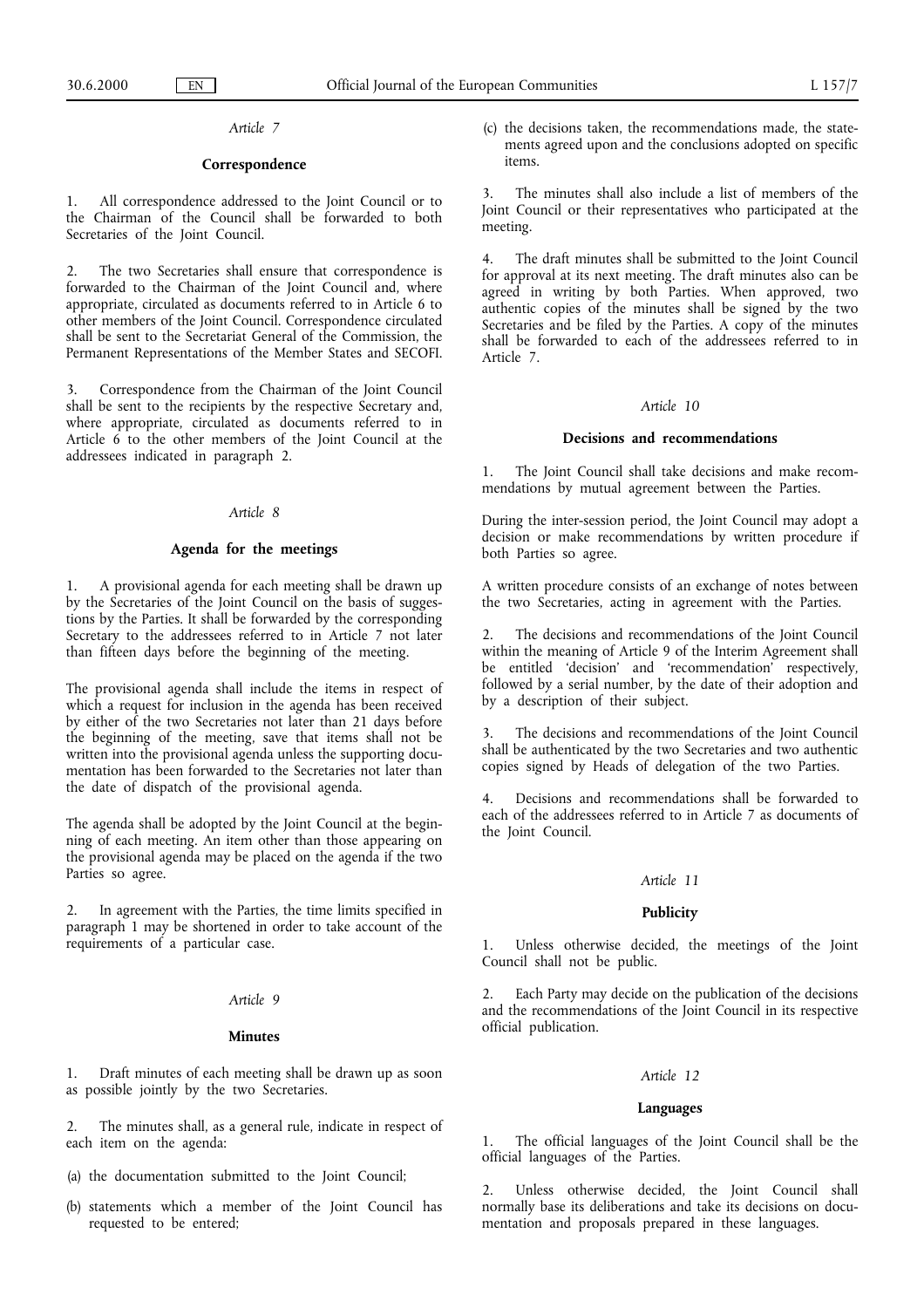## *Article 13*

## **Expenses**

1. The European Community and the United Mexican States shall each defray the expenses they incur by reason of their participation in the meetings of the Joint Council, both with regard to staff, travel and subsistence expenditure and to postal and telecommunications expenditure.

2. Expenditure in connection with organisation of meetings, interpretation at meetings, translation and reproduction of documents shall be borne by the Party which hosts the meeting.

## *Article 14*

## **Joint Committee**

1. A Joint Committee is hereby established in accordance with Article 10 of the Interim Agreement in order to assist the Joint Council in the performance of its duties.

2. The Joint Committee shall be composed of representatives of the Commission assisted by representatives of the Member States on the one hand, and of representatives of SECOFI on the other, normally at senior civil servant level.

The Joint Committee shall prepare the meetings and the deliberations of the Joint Council, monitor the implementation of the decisions and recommendations of the Joint Council where appropriate and, in general, the proper functioning of the Interim Agreement. It shall consider any matter referred to it by the Joint Council as well as any other matter, which may arise in the course of the day-to-day implementation of the Interim Agreement. It shall submit any proposals of decisions and recommendations for adoption to the Joint Council.

4. The rules of procedure of the Joint Committee are attached as Annex to this Decision.

Done at Lisbon, 23 March 2000.

*For the Joint Council The President* J. GAMA